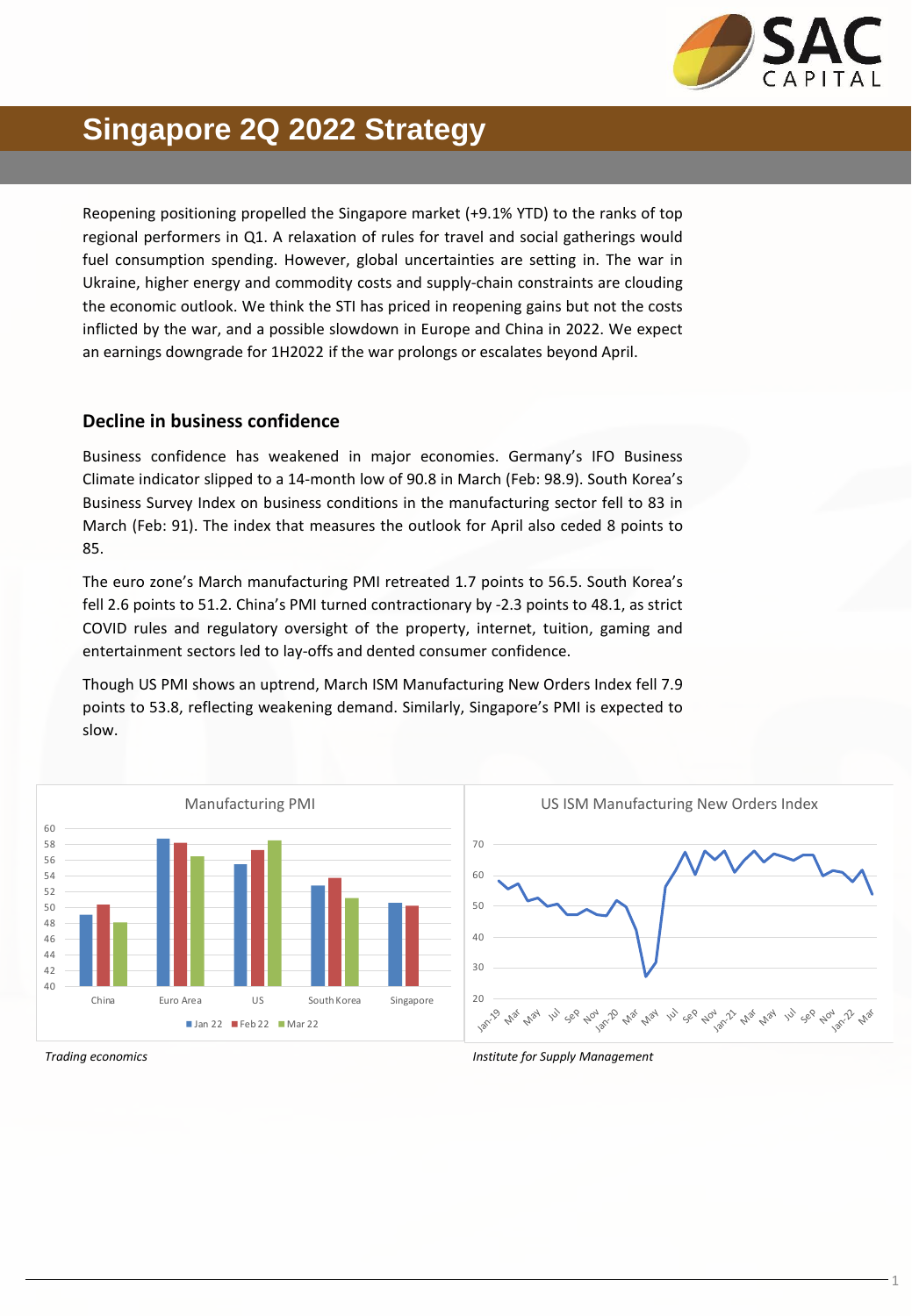

## **Singapore 2Q 2022 Strategy**

#### **Inflation**

The escalation of the Russia/Ukraine conflict has added significant stress to an inflationary environment. Though Asia has limited direct trade with Russia, the ramifications are high.

The most direct link between Russia and Asia is energy. A potential loss of Russian oil and gas trades has sent prices higher. Costlier energy would have a larger negative impact on Thailand, Korea and Taiwan, where energy trade balances are -4.6%, -4.5% and -4.2% of GDP respectively. These countries are key exporters of tech hardware and equipment, a sector that is slow to pass on higher costs. Lockdowns in Shenzhen and Shanghai have dealt a double whammy to the tech sector. Singapore manufacturers also face a 30% YTD rise in energy costs.

Auto and auto component makers are most susceptible to higher commodity prices. Smartphone makers such as Apple, Vivo and Oppo are, at the same time, cutting output due to sales disruptions in Russia and a demand slowdown in China. We think energy, materials and transport have more than priced in the upside. If sanctions on Russia last through Q3, the peak manufacturing season, hardware tech and consumer durables might face an earnings downgrade. Our preferred stock is Grand Venture, which should be well-positioned in the life science and medical diagnostics equipment sectors.

It is not just **commodity prices that are rising;** commodities are also becoming scarcer. The loss of volume, in particular of food, is worse than a price hike. A price hike could be due to inefficiencies in the supply chain, which can be resolved or substituted. But food crop harvests are seasonal, and volume is lost with a missed planting season.

Food forms a bigger proportion of the CPI basket in Asia. Higher food costs will force households to cut back on spending on discretionary items. Food processors and F&B players are traditionally able to pass on the higher costs and should, hence, be less affected. Japfa is our preferred stock in the sector. Though higher corn prices might hit its feed margins, better hog prices in Vietnam and the spin-off of its Chinese dairy business on the Hong Kong exchange is expected to bring Japfa's share price closer to our SOTP value of S\$1.00.

That said, we believe high commodity prices are not sustainable for long. This is because of: 1) weaker economies, triggered by high inflation; 2) demand destruction from an expected slowdown in Europe and China; 3) potential increased output from other countries in South America; and 4) continued imports by China and India of Russian goods. Although the world will take time to adjust, trade flows will rebalance over time and prices will adjust accordingly. Food prices, however, are likely to stay high for longer, as Ukrainian farmers miss the coming planting season in April.